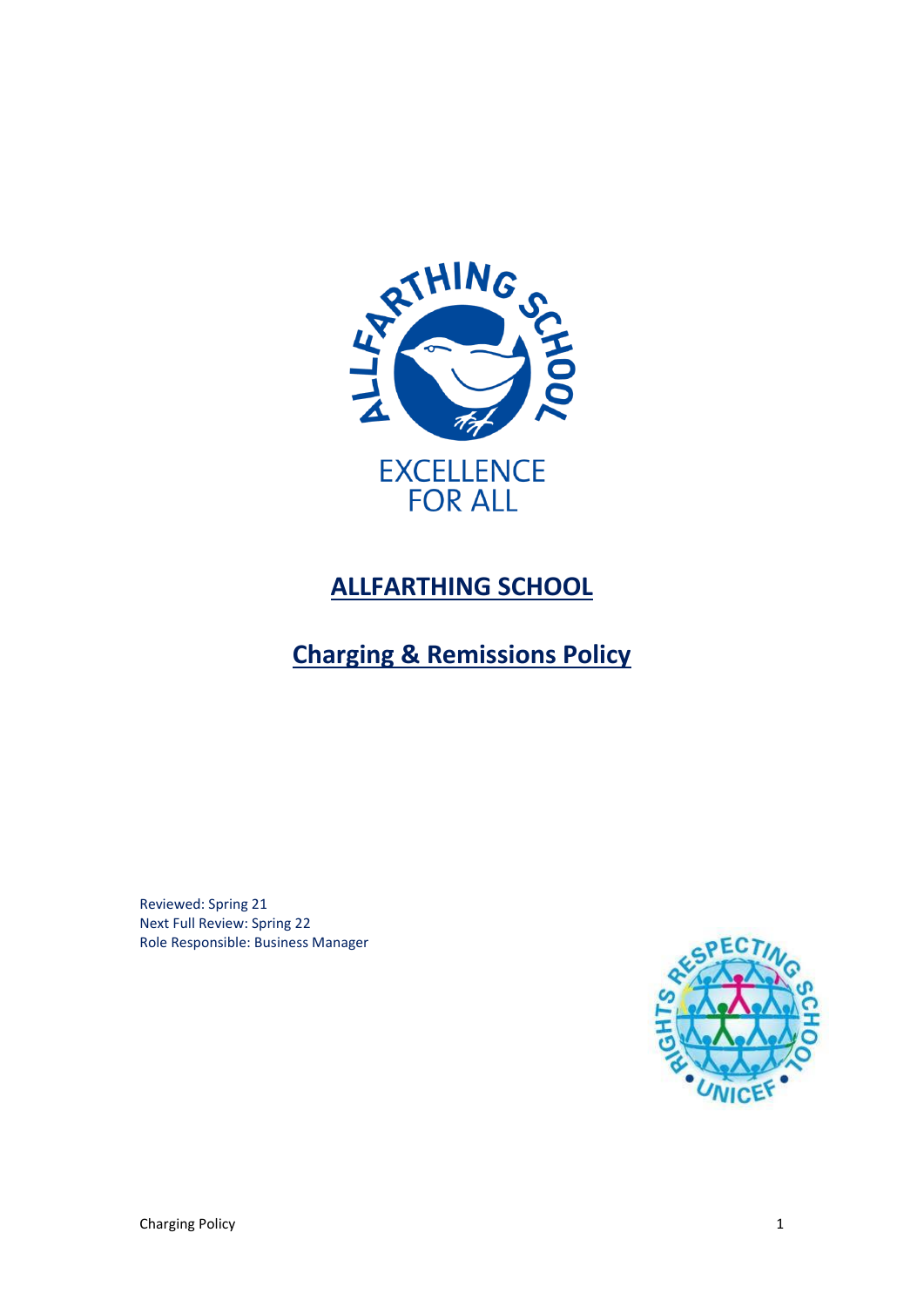# **Charging Policy**

## **Introduction**

At Allfarthing we recognise the valuable contribution that the wide range of additional activities including trips, clubs and residential experiences can make towards pupils' education. We aim to promote and provide such activities as part of a broad and balanced curriculum.

We believe that all pupils should have an equal opportunity to benefit from these activities and visits, curricular and extra curricular, independent of their parents/carers' financial means. This policy describes how we will do our best to ensure a good range of visits and activities is offered, whilst trying to minimise the financial barriers which may prevent some pupils taking full advantage of the opportunities.

#### **Residential Visits**

At the start of the academic year, an expression of interest and a non-refundable deposit will initially be sought in order to determine the potential costs involved and whether the visit will be able to go ahead.

Information to parents will be given with as much notice as possible so that all parents can start contributing to the payment plan well in advance to make the cost more manageable. Individual payment plans will be drawn up as necessary.

Families of children arriving at Allfarthing mid-year will be made aware of this as part of the routine admission process.

Once the non-refundable deposit, is received, it will therefore be expected that parents are willing to make the contribution required as well as the fee for board and lodging.

In accordance with section 452 of the Education Act 1996, parents of children attending residential visits will be charged for board and lodging (the charge will not exceed the actual costs.)

For parents of children eligible for pupil premium funding or those who can prove that they are in receipt of a qualifying benefit; the school will make a contribution of 55% of the cost, as agreed by Governors, towards the cost of board and lodging for the residential visit, the qualifying benefits are:

- Income Support.
- Income-based Jobseeker's Allowance.
- Universal Credit if **you** apply on or after 1 April 2018 your household income must be less than £7,400 a year (after tax and not including any benefits **you** get)
- Income-related Employemnt and Support Allowance
- The guarantee part of Pension Credit
- Asylum seeker credit

All staff costs as well as cover costs whilst members of staff are away supporting residential visits will be met from school funds. These costs are not part of the final cost requirements from parents. Staff will be entitled to 1 day off time off in lieu in respect of attending the school journey.

Where insufficient voluntary contributions are raised to fund a residential visit and the shortfall cannot be made up, the visit may have to be cancelled.

#### **Voluntary Contributions for Educational trips/visits**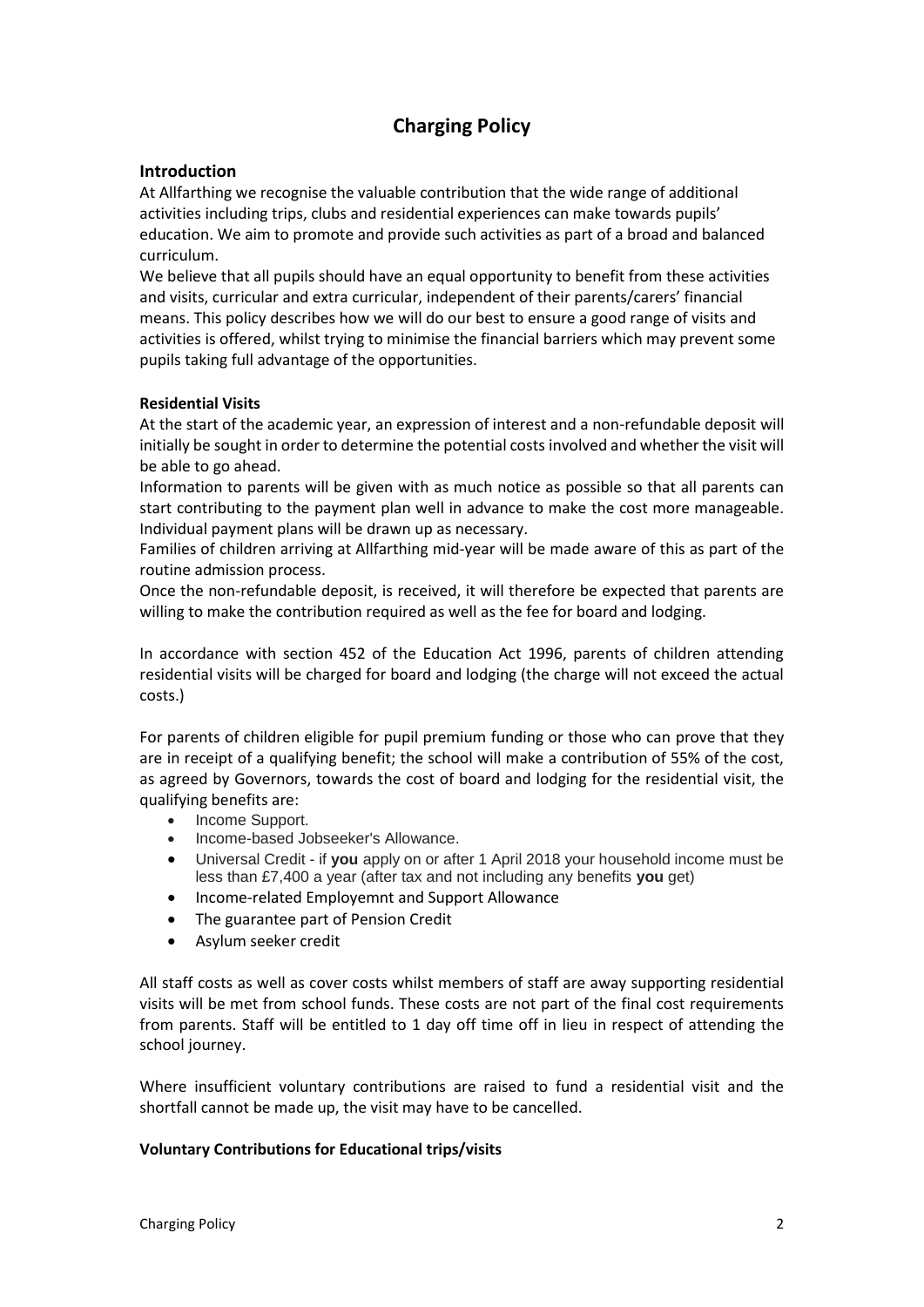Where the school cannot levy charges, and it is not possible to make these additional activities within the resources ordinarily available to the school, the school may request or invite parents to make a contribution towards the cost of the trip. Pupils will not be treated differently according to whether or not their parents have contributed in response to the request or invitation. However, where there are not enough voluntary contributions to make the activity possible, then it may need to be cancelled.

The PTA contributes to school trips and workshops for all year groups (see separate guidance). These contributions will be deducted from the costs of the trips and contributions sought for the remaining costs.

#### **Swimming**

We will ask for voluntary contributions towards the cost of the hire of the swimming pool only.

#### **School Lunches**

School meals are required to be paid in advance through the schools online payment system. Parents who accrue arrears of more than 2 weeks dinner money will be required to supply packed lunches for their child until the arrears are cleared, unless a payment plan is agreed and adhered to.

#### **Damage/Loss to Property**

A charge will be levied in respect of wilful damage, neglect or loss of property (including premises, furniture, equipment, books or materials) belonging to a third party, where the cost has been recharged to the school. The charge to be the cost of replacement or repair, or such lower cost as the Headteacher may decide.

#### **Lettings**

Please see separate lettings policy.

#### **Instrumental Music**

The school will purchase instruments and hire them to the pupils. Children will only be able to learn one instrument, due to the capacity of teaching timetable.

Parents will be asked about willingness to pay and support their child before the audition, and will sign to accept responsibility for the instruments, agreeing to pay for any necessary repair and to return it to the school. Payment for lesson tuition will be required every term in advance.

Children eligible for pupil premium or those whose parents are in receipt of qualifying benefits will be eligible for assistance with the cost of their child's lessons.

The school's contribution towards the cost of instruction/hire of instruments will be on a variable rate according to budget constraints. The rate will be decided annually by the school.

School trips and visits will be arranged around the instrumental lessons wherever possible but when unavoidable the lessons will be given on a different day or a refund arranged.

Parents will be expected to pay for entry to any External Examinations and for an accompanist.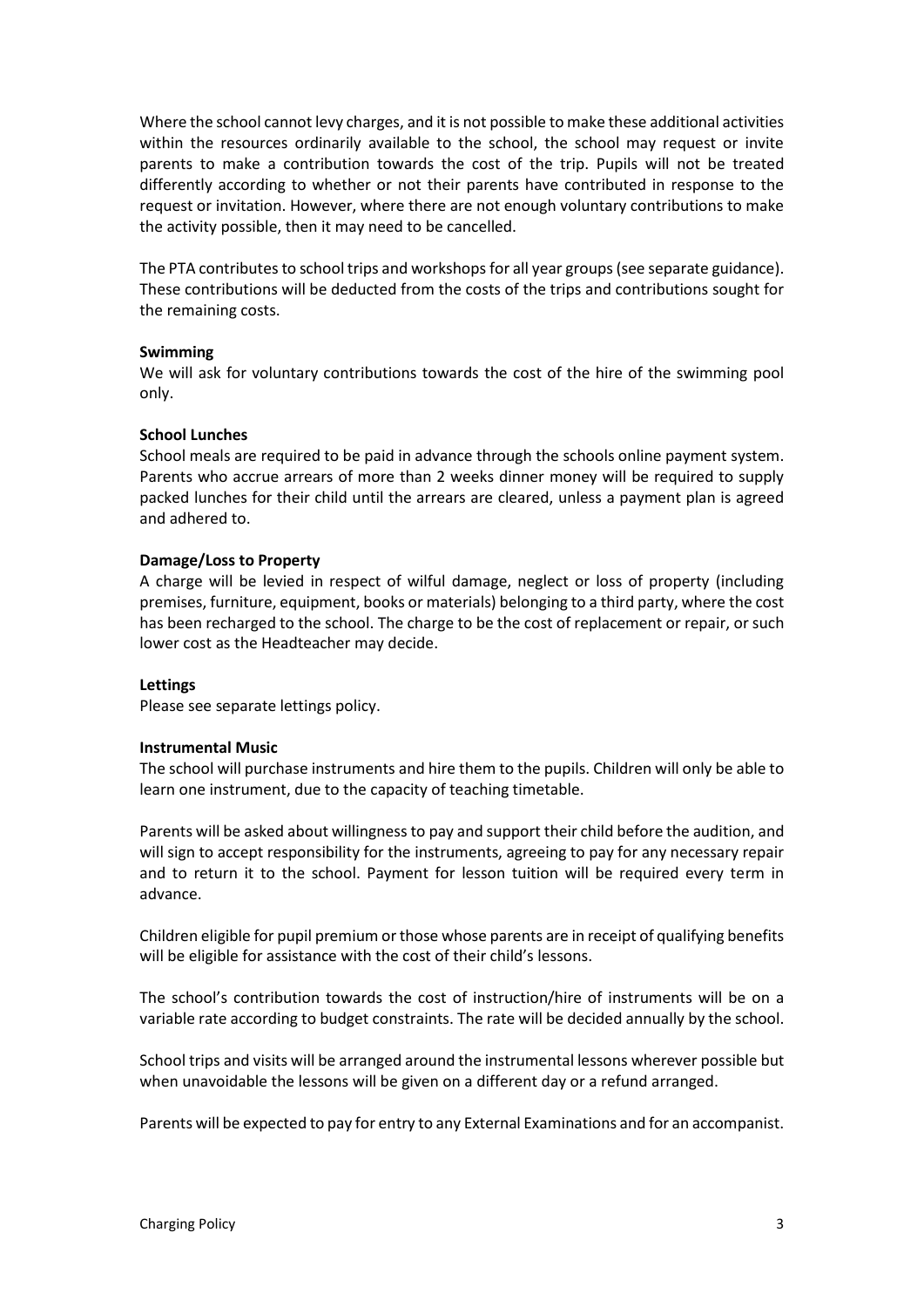### **After school clubs**

All after school clubs run by the school are charged at £5 per session. Pupils in receipt of pupil premium funding or entitled to free school meals will have the cost of clubs reduced to £1 per session. Tutoring sessions are charged at £12 per session; concessions given to pupils who receive pupil premium funding or entitled to free school meals.

### **Nursery fees**

Due to changes in funding of nursery places in Wandsworth we are now only funded for part time places. Parents can request a full-time place and can pay the additional charge of £25 per session or use the governments 30 hour childcare voucher scheme (lunches will be charged for separately). Payments are expected to be paid termly in advance or monthly by arrangement. Childcare vouchers are accepted.

### **Other charges**

The Headteacher, Finance Committee or Governing Body may levy charges for miscellaneous services up to the cost of providing such services as follows:

- for providing an academic report to support a student's application to a private school. (See letter to parents Appendix 1)
- for providing a music report to support a student's application to a private school. (See letter to parents Appendix 1)
- for providing a sports report to support a student's application to a private school. (See letter to parents Appendix 1)
- for endorsing family passports at a rate of £20 per passport application.

Staff receiving these payments will be done via schools payroll in order for the appropriate tax and national insurance to be paid.

#### **Refunds**

Refunds will not be given in the event of holidays taken during term time or for occasional sickness.

#### **Remissions Policy**

The Headteacher, Finance Committee or Governing Body may remit in full or part charges in respect of a pupil, if it feels it is reasonable in the circumstances.

The Headteacher, Finance Committee or Governing Body may decide not to levy charges in respect of a particular activity, if it feels it is reasonable in the circumstances

## **Approved by the Governing Body on: 27th February 2020**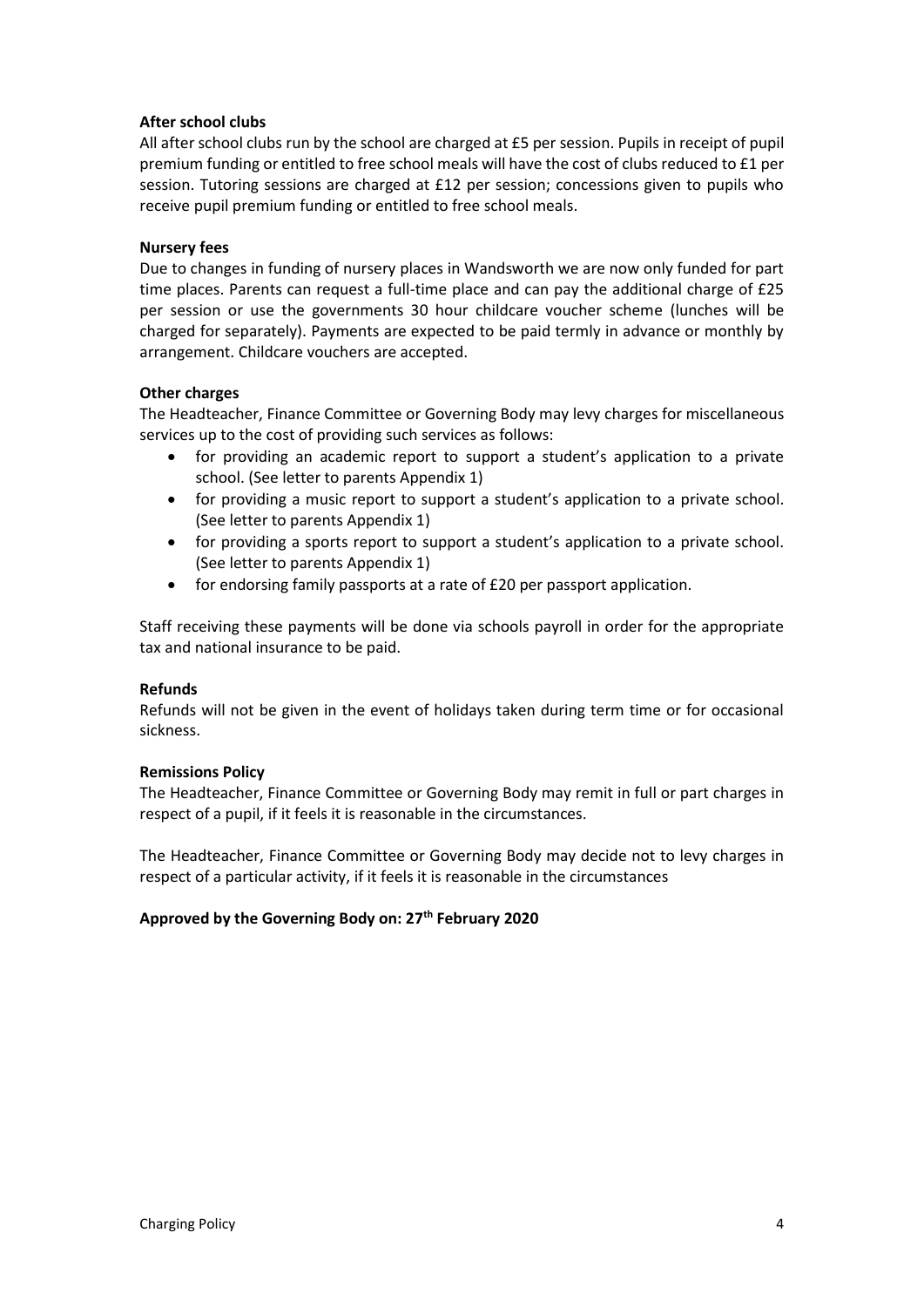# **Appendix 1**

# **Request for Payment for Private School Academic/Sport/Music Report (delete as appropriate)**

Dear Parent / Carer of

We have received a letter from …………………………………………….School

Requesting a report for …………………………………

As soon as we receive the £20 payment for this I will instruct the teacher to send the report.

Yours faithfully

Tom Holmes Headteacher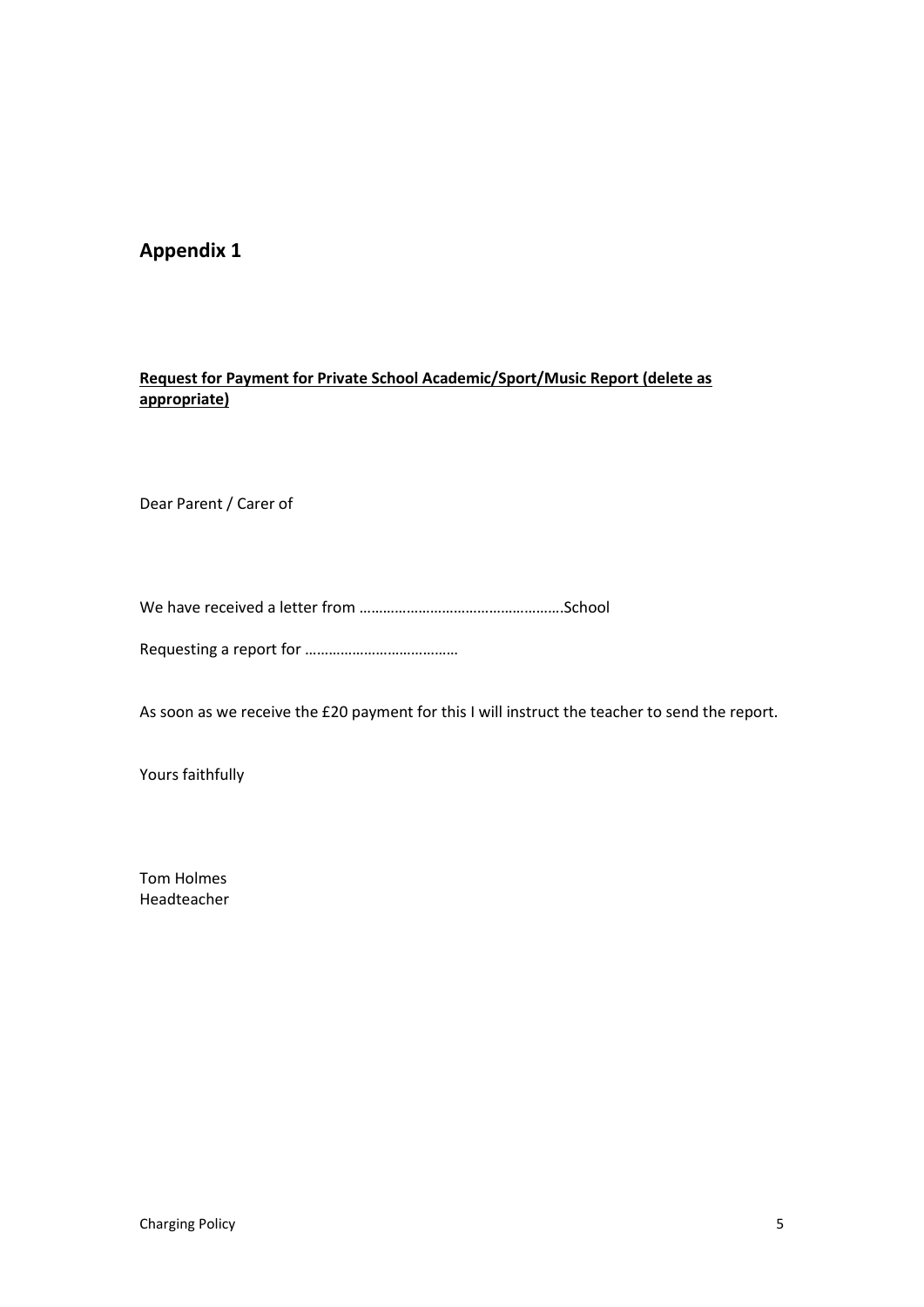### **APPENDIX 2**

PTA Guidelines for contribution to school trips

The PTA is here to help support the education of the children of the school. This document sets out what the school and staff can expect and how to obtain PTA support. In summary PTA will help provide:

- **2 whole school events (for example, the Xmas panto);**
- **2 trips for each year group per year (reasonable coach costs or tickets, guides etc.);**
- **1 topic or developmental related activity for each year group; and**
- **proceeds from 2 cake stalls for each class to spend on appropriate class sundries as they wish.**

Altogether this amounts to the region of £15,000 of support to the school by the PTA annually but there is no fixed budget per year or per class. Some classes may do better than others in any given school year but over time it averages out so all the pupils benefit.

#### **Cake stalls**

These take place on the last Friday of the month with two year groups taking turns each month. The takings are divided equally between the four classes that baked. Process:

- 1. PTA collects the proceeds and emails the total takings (and class' allocation) to the relevant teachers and class reps so you know what you have to spend.
- 2. Teachers, with class reps decide what they want to buy.
- 3. Then teachers can either:
	- 3a. Buy it and give PTA the receipt. She will reimburse.

3b. Tell PTA how much you need and what it is for she will give you the cash.

4. Give all receipts for cake stall spend to PTA representative (directly or via bookbags) so can be accounted for.

Any monies not spent by a class at the end of the year belong to the PTA and cannot be carried over.

#### **School trips & topic activities**

If you are planning a school trip or workshop and would like the PTA to make a contribution the process is:

- 1. Agree the trip/workshop with your KS leader (or as required under the relevant school policy/process).
- 2. Email the following people with your proposal including anticipated costs:
	- − Tom Holmes via Ali Good